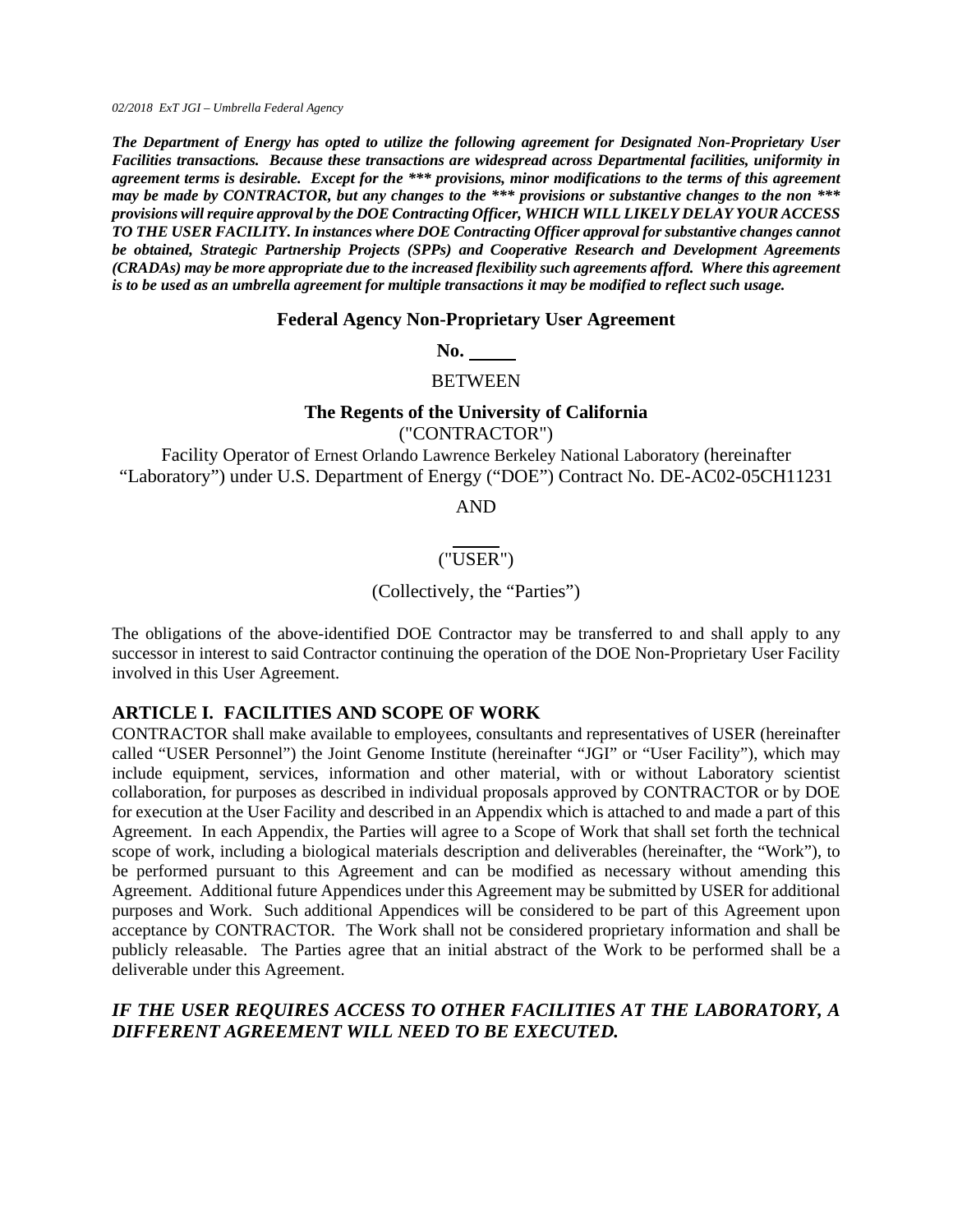# **ARTICLE II. TERM OF THE AGREEMENT**

This Agreement shall have a term of five (5) years from the effective date. The term of this Agreement shall be effective as of the date on which it is signed by the last of the Parties. Unless terminated by either Party in accordance with Article XVI., or as directed by DOE, this Agreement shall automatically renew on a year-to-year basis after the initial five year term expires.

## **ARTICLE III. COST**

Each Party will bear its own costs and expenses associated with this Agreement. No money will be transferred to or from either Party as consideration, in whole or in part, for this Agreement.

## **ARTICLE IV. ADMISSION REQUIREMENTS—JGI SITE ACCESS**

If USER Personnel consult with JGI staff on site or otherwise access JGI, USER Personnel must complete all JGI Site Access documentation and requirements. USER Personnel must comply with all applicable requirements including safety, health, access to information, security and environmental requirements of the JGI. In the event that USER fails to comply with said regulations or requirements, CONTRACTOR may, without prejudice to any other legal or contractual rights, issue an order stopping all or any part of USER's activities at the User Facility. USER Personnel will not be considered employees of CONTRACTOR or DOE for any purposes.

#### **ARTICLE V. PROPERTY AND MATERIALS\*\*\***

- **A.** If USER needs to furnish equipment, tooling, test apparatus, or assist in performance of sequencing tasks at the JGI, the Agreement or Appendix will be amended accordingly.
- **B.** The Parties understand that under the Work, materials may be exchanged, including without limitation, biological materials that can be replicated or reproduced, such as plasmids, deoxyribonucleic acid molecules, ribonucleic acid molecules, living organisms of any sort and their progeny, including viruses, prokaryote and eukaryote cells, etc. While every effort at JGI will be made to properly handle the materials, USER acknowledges that any material supplied by USER or to the USER may be damaged, consumed or lost. USER materials (including biological materials, vectors, nucleotide constructs, residues and/or other contaminated material) remaining at JGI after performance of the Work or analysis will be removed in their then condition and handled in accordance with the Work.
- **C.** USER asserts that it has either title or sufficient legal rights if USER provides material and information to the JGI and its vendors, suppliers or providers of biological materials, in accordance with the Work and this User Agreement. USER shall inform CONTRACTOR if USER knows of any infringing action or misappropriation of third party intellectual property rights in the materials or sequences under the Work.

## **ARTICLE VI. SCHEDULING\*\*\***

USER understands that CONTRACTOR will have sole responsibility and discretion for allocating and scheduling usage of the User Facilities and equipment needed for or involved under this Agreement.

## **ARTICLE VII. INDEMNITY AND LIABILITY\*\*\***

## **A. Personnel Relationships**

USER shall be responsible for the acts or omissions of its Personnel. USER's responsibility for the payment of claims for the loss of property, personal injury or death, or otherwise arising out of any negligent act or omission of its employees in connection with the performance of work under this Agreement shall be governed by the Federal Torts Claims Act.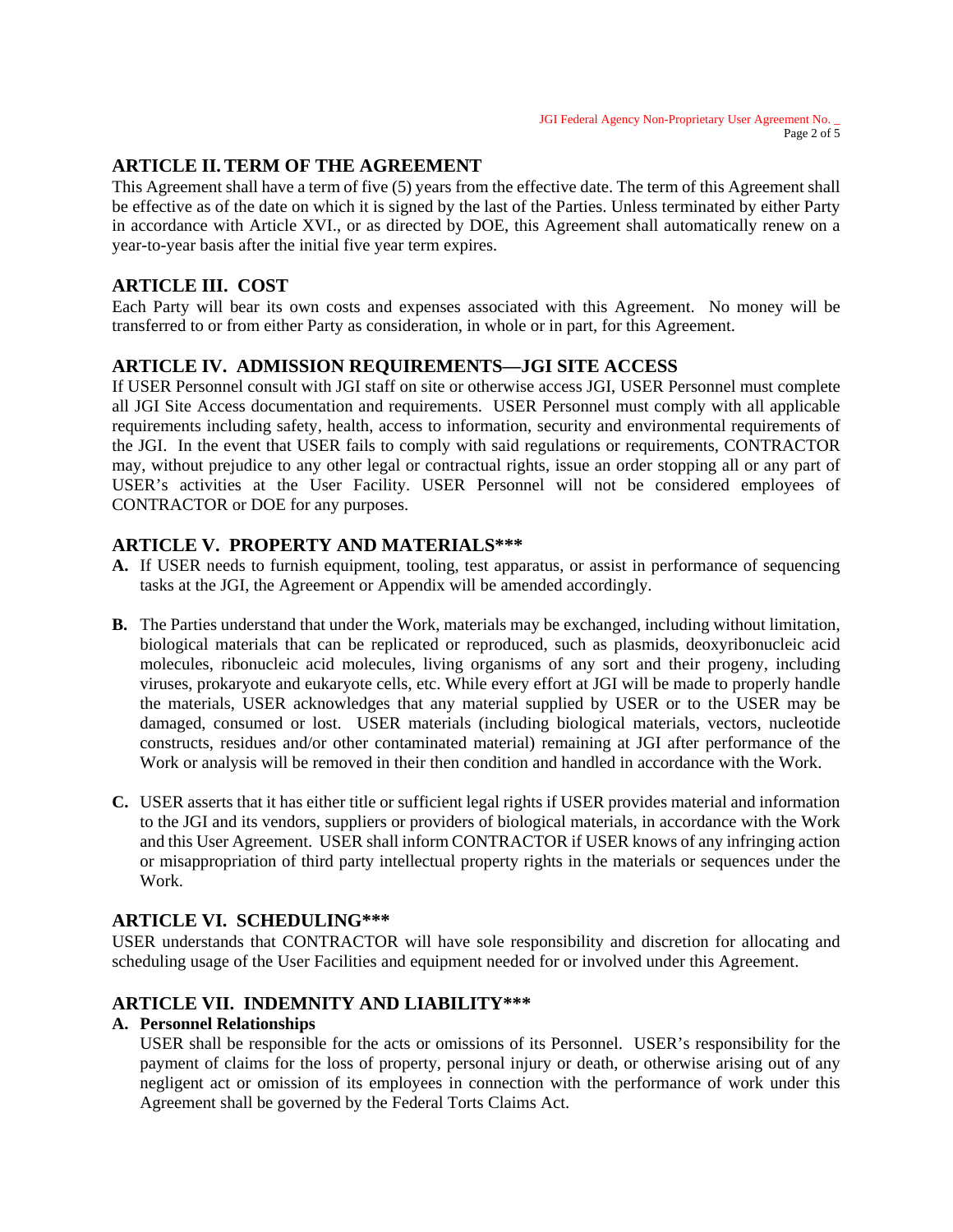#### **B. General Disclaimer -**

THE GOVERNMENT AND CONTRACTOR MAKE NO EXPRESS OR IMPLIED WARRANTY AS TO THE CONDITIONS OF THE USER FACILITY FURNISHED HEREUNDER. IN ADDITION, THE GOVERNMENT, CONTRACTOR AND USER MAKE NO EXPRESS OR IMPLIED WARRANTY AS TO THE RESEARCH OR ANY INTELLECTUAL PROPERTY, GENERATED INFORMATION, OR PRODUCT MADE OR DEVELOPED UNDER THIS AGREEMENT, OR THE OWNERSHIP, MERCHANTABILITY, OR FITNESS FOR A PARTICULAR PURPOSE OF THE RESEARCH OR RESULTING PRODUCT; THAT THE GOODS, SERVICES, MATERIALS, PRODUCTS, PROCESSES, INFORMATION, OR DATA TO BE FURNISHED HEREUNDER WILL ACCOMPLISH INTENDED RESULTS OR ARE SAFE FOR ANY PURPOSE INCLUDING THE INTENDED PURPOSE; OR THAT ANY OF THE ABOVE WILL NOT INTERFERE WITH PRIVATELY OWNED RIGHTS OF OTHERS. THE GOVERNMENT, CONTRACTOR AND/OR USER SHALL NOT BE LIABLE FOR SPECIAL, CONSEQUENTIAL, OR INCIDENTAL DAMAGES ATTRIBUTED TO USE OF SUCH FACILITIES, RESEARCH OR RESULTING PRODUCT, INTELLECTUAL PROPERTY, GENERATED INFORMATION, OR PRODUCT MADE OR DELIVERED UNDER THIS AGREEMENT.

## **ARTICLE VIII. RIGHTS IN PATENTS, TECHNICAL DATA, AND COPYRIGHTS\*\*\***

USER is a U.S. Government agency. Accordingly, rights in and to patents and copyrights shall be governed by the policies and regulations pertaining to USER and its employees. The Government, USER, and CONTRACTOR shall have unlimited rights (as defined in 48 CFR 52.227-14) in technical data first produced in the performance of this Agreement and unlimited rights in technical data not first produced in the performance of this Agreement which is incorporated in technical data delivered under this Agreement or which is not removed from the facility at the termination of this Agreement.

## **A. Release of Biological Materials Information**

- **1.** Sequencing Data: The permitted use of the materials will be limited to that which is described in the Work. Substantive changes in the Work will require execution of a new Appendix. JGI will not transfer the biological materials it receives for sequencing to other parties without the consent of USER. Sequence data from the biological materials JGI receives for sequencing will be posted to GenBank or will otherwise be made publicly available for use by anyone for any purpose. Such release of sequencing data to Genbank will not be delayed unless as otherwise stated in the JGI Data Release Policy. The USER understands that the JGI cannot limit how the sequence data will be ultimately used after posting to GenBank.
- **2.** Synthesis Data: Upon project completion or end date, whichever is later, detailed information on the biological materials created, synthesized and generated in the course of the Work will be posted to GenBank and/or will otherwise be made publicly available to the public subject to the terms and conditions of an executed Material Transfer Agreement. Such release of sequencing data or the biological materials will not be delayed unless as otherwise stated in the JGI Data and Genetic Resource Release Policy. The USER understands that the JGI cannot limit how the synthesis data will be ultimately used after posting to GenBank.

# **ARTICLE IX. RESERVED**

# **ARTICLE X. LABORATORY SITE ACCESS, SAFETY AND HEALTH\*\*\*-- RESERVED**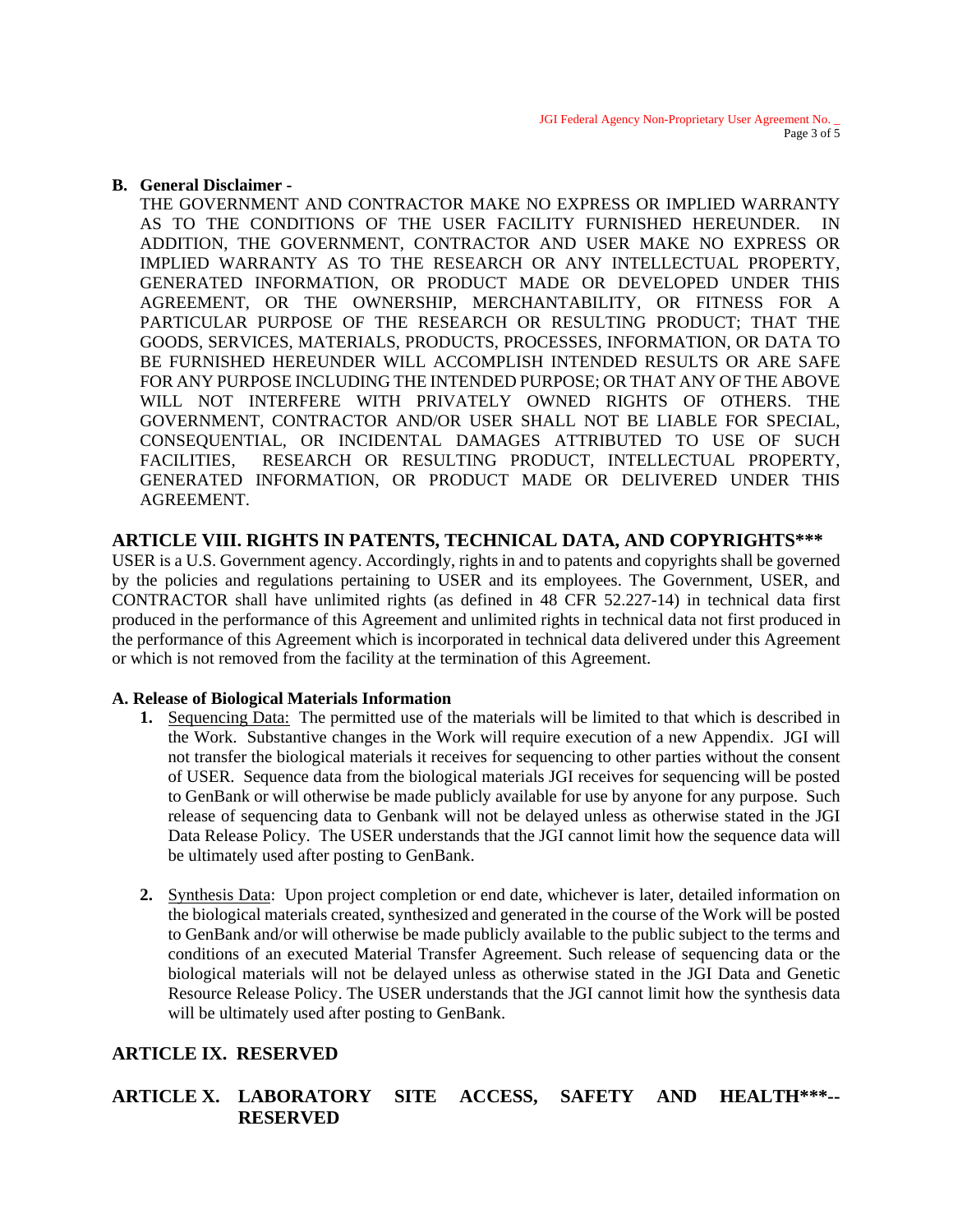# **ARTICLE XI. PERSONNEL RELATIONSHIPS\*\*\*--RESERVED**

# **ARTICLE XII. EXPORT CONTROLS\*\*\***

USER acknowledges that the export of goods, material or Technical Data may require some form of export control license from the US Government and that failure to obtain such export control license may result in criminal liability under the laws of the United States.

# **ARTICLE XIII. PUBLICATIONS\*\*\***

- **A.** For collaborative work, USER and CONTRACTOR will coordinate review of publication in accordance with the standard scientific publication review procedures.
- **B.** USER will not use the name of CONTRACTOR or the US Government or their employees in any promotional activity, such as advertisements, with reference to any product or service resulting from this Agreement, without prior written approval of the US Government and CONTRACTOR.

## **C. Acknowledgements**

**1**. Any external publication using data or biological materials and/or resulting from a joint JGI-EMSL proposal should contain the following statement in the acknowledgments:

*"(A portion of) This research was performed under the JGI-EMSL Collaborative Science Initiative and used resources at the DOE Joint Genome Institute and the Environmental Molecular Sciences Laboratory, which are DOE Office of Science User Facilities. Both facilities are sponsored by the Office of Biological and Environmental Research and operated under Contract Nos. DE-AC02- 05CH11231 (JGI) and DE-AC05-76RL01830 (EMSL)."* 

**2**. All other external publications using JGI data or biological materials and/or resulting from the proposal under the Work should contain the following statement in the acknowledgments:

*"The work conducted by the U.S. Department of Energy Joint Genome Institute, a DOE Office of Science User Facility, is supported by the Office of Science of the U.S. Department of Energy under Contract No. DE-AC02-05CH11231."*

## **ARTICLE XIV. DISPUTES\*\*\***

The Parties will attempt to jointly resolve all disputes arising under this Agreement. If the Parties are unable to jointly resolve a dispute within a reasonable period of time, either Party may contact the Laboratory's Technology Transfer Ombudsman (TTO) to provide assistance. The TTO may work directly to resolve the dispute or, upon mutual agreement of the Parties, contact a third party neutral mediator to assist the Parties in coming to a resolution. The costs of the mediator's services will be shared equally by the Parties. In the event that an agreement is not reached with the aid of the ombudsman or mediator, the Parties may agree to have the dispute addressed by neutral evaluation. The decision rendered by the neutral evaluator shall be nonbinding on the Parties, and any costs incurred there from shall be divided equally between the Parties. Upon mutual agreement, the Parties may request a final decision by the DOE Contracting Officer. Absent resolution, either Party may seek relief in a court of competent jurisdiction.

# **ARTICLE XV. CONFLICT OF TERMS\*\*\***

This Agreement constitutes the primary document which governs the Work described in the attached Appendices. In the event of any conflict between the terms of this document and any other document issued by either Party, the terms of this document shall prevail.